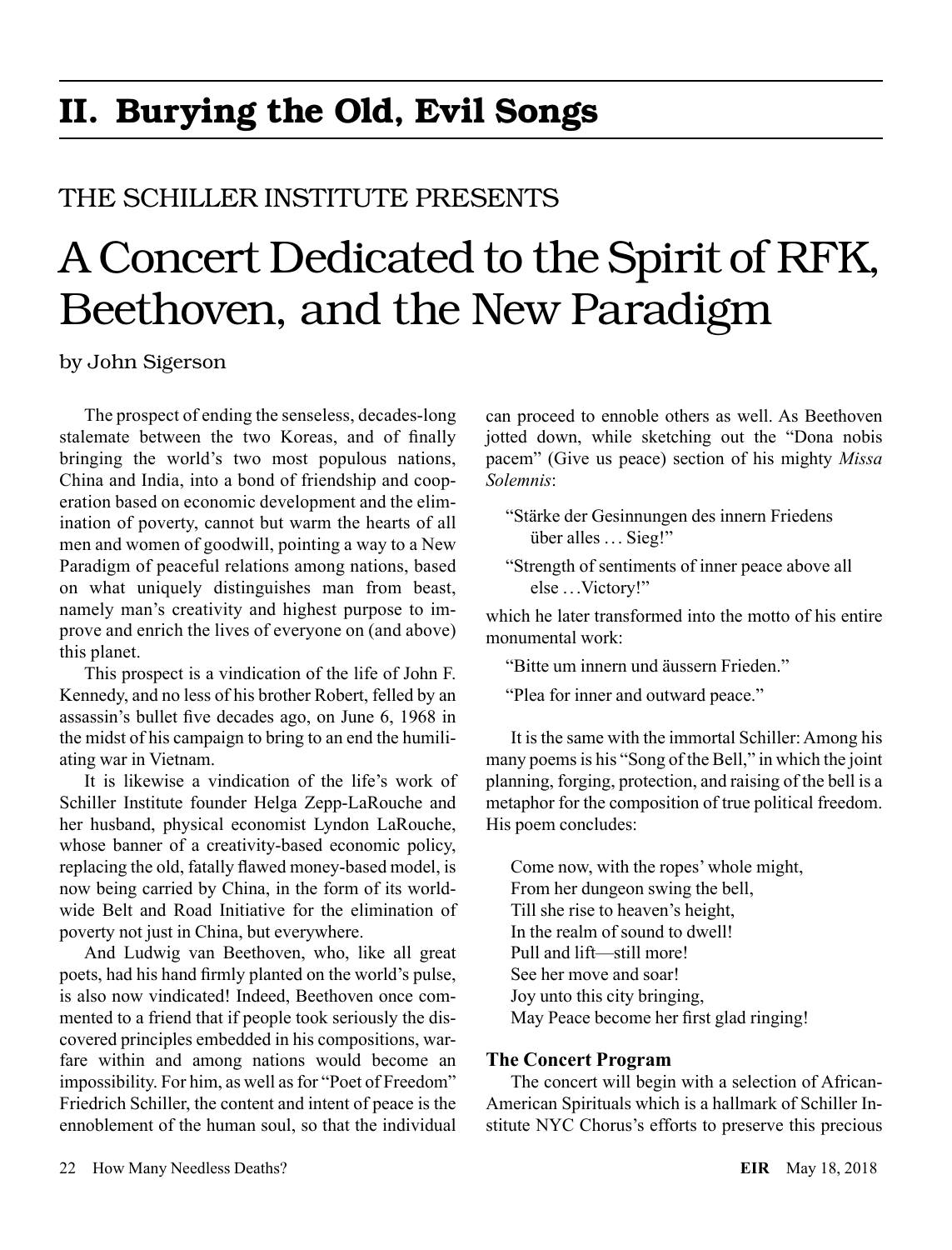

#### FEATURING

The Schiller Institute NYC Chorus Sunday, June 10, 2018, 4:00 p.m. St. Anthony of Padua Church 154 Sullivan St. New York, NY 10012

Tickets may be purchased here: [http://www.sinycchorus.com/dona\\_nobis\\_pacem\\_1968\\_2018](http://www.sinycchorus.com/dona_nobis_pacem_1968_2018)



assertion of man's dignity against all efforts to degrade him to a beast.

The featured work is Beethoven's *Mass in C*, Opus 86, which he composed in 1807 at the behest of Prince Esterházy, son of the late Prince Esterházy who had sponsored Joseph Haydn's career.

Contrary to some who attempt to cast Beethoven as a product of the "Enlightenment," which relegates creativity to the domain of the Unknowable, Beethoven was a true Promethean in the tradition of Plato, Kepler, and Leibniz, and was dedicated to making creative discovery intelligible to all seekers of Truth. He was therefore deeply religious in that sense, i.e., not in the sense of doctrine, and thus his approach to setting the Catholic mass. As he noted in 1818 while working on his *Missa Solemnis*:

In order to write true church music ... look through all the monastic church chorals and also the strophes in the most correct translations and perfect prosody in all Christian-Catholic psalms and hymns generally.

Sacrifice again all the pettinesses of social life to your art. O God above all things! For it is an eternal Providence which directs omnisciently the good and evil fortunes of human men.

Short is the life of man, and whoso bears A cruel heart, devising cruel things, On him men call down evil from the gods While living, and pursue him, when he dies, With cruel scoffs. But whoso is of generous heart

And harbors generous aims, his guests proclaim His praises far and wide to all mankind, And numberless are they who call him good.

—Homer

Tranquilly will I submit myself to all vicissitudes and place my sole confidence in Thy unalterable goodness, O God! My soul shall rejoice in Thy immutable servant. Be my rock, my light, forever my trust!

Sad to say, Beethoven's passion for Truth was a bit too much for Prince Esterházy to take. Following the first performance on September 13, 1807, the Prince complained to Countess Henriette Zielinska: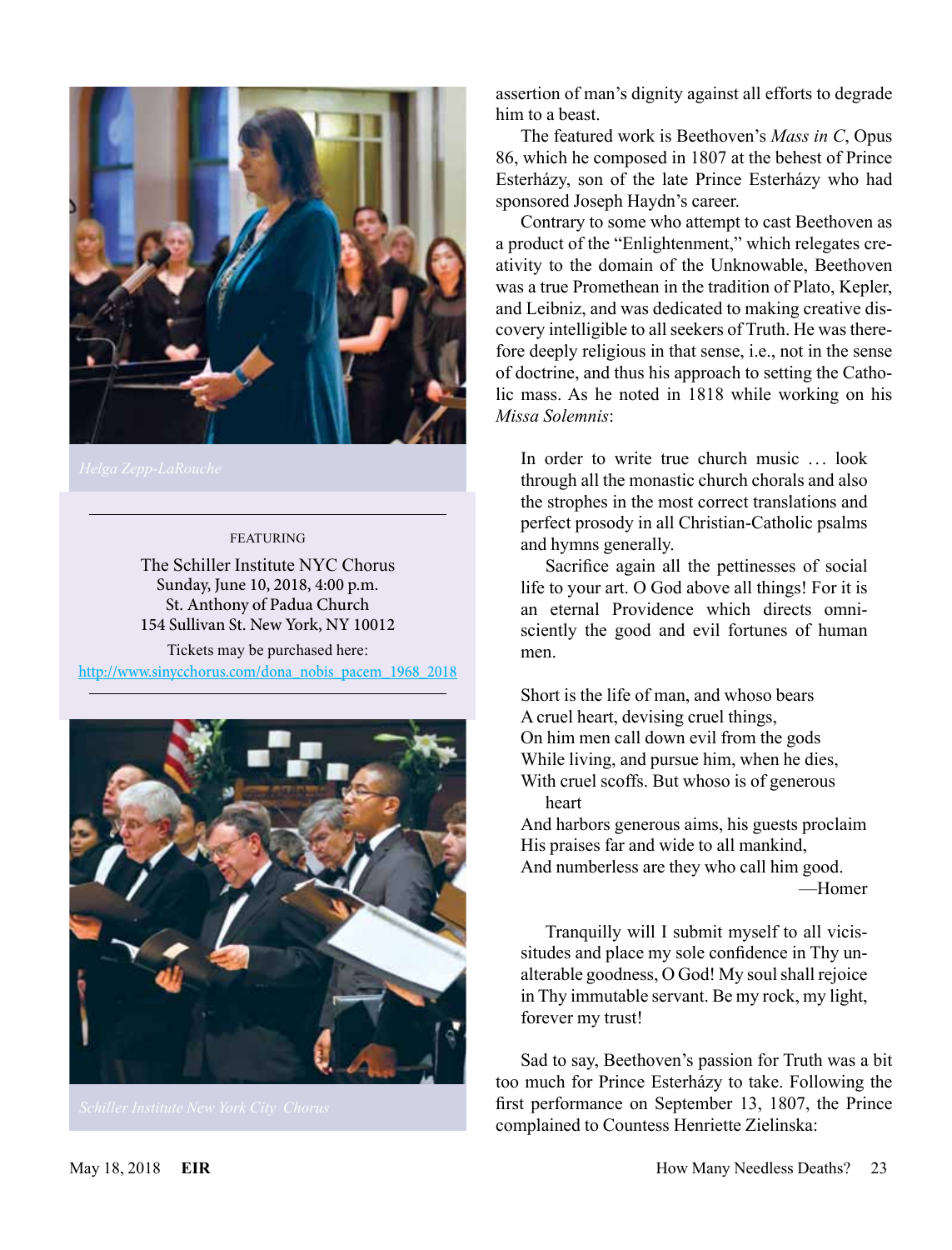Beethoven's Mass is unbearably ridiculous and detestable, and I am not convinced that it can ever be performed properly. I am angry and mortified.

Nevertheless, two movements of the Mass were joyously received in Vienna the following year, along with his *Choral Fantasy*, Op. 80.

This pairing of the *Mass* and the *Choral Fantasy*, by the way, is significant for Beethoven's creative work in general. Just as his motivic development in his *Mass in C* foreshadows his *Missa Solemnis*, so the main theme of the *Choral Fantasy* points directly to the final choral movement of his *Symphony No. 9*. And it is no accident that the 1824 premiere concert of the *Ninth* also premiered three movements from his *Missa Solemnis*.

#### **The New Paradigm and the Sublime**

All great works of Classical art, whether they be music, drama, poetry, the plastic arts, or all combined, are dynamic ideas which impel the beholder into the domain of the Sublime. This is done through stark juxtapositions or paradoxes which are in the domain of metaphor, in the extended sense of William Empson's treatise, *Seven Types of Ambiguity*. (See also Lyndon H. LaRouche, Jr., "On the Subject of Metaphor," *Fidelio*, Vol. 1, No. 3, Fall 1992).

As Schiller writes in his essay, "On the Sublime":

The feeling of the Sublime is a mixed feeling. It is a composite of sorrowfulness, which in its highest gradation is expressed as a shuddering; and of joyfulness, which can intensify into delight, and, although it is not properly pleasure, is what cultured souls prefer by far over all pleasure *per se*. This union of two contradictory sentiments into a single feeling proves our moral self-subsistence in an irrefutable manner.... Through the feeling of the Sublime, therefore, we have the experience that our state of mind is not necessarily governed by the state of our senses: that the laws of nature are not necessarily also our laws, and that we have within us *a selfsubsisting principle which is independent of our sense impressions.* [emphasis added]

In the 20th Century, the great conductor Wilhelm

Furtwängler put the same principle another way when he argued that actual musical ideas are located entirely outside of sense-perception, "between" or "behind" the notes.

Beethoven's evocation of the Sublime is particularly compelling in the concluding "Agnus Dei" (Lamb of God) movement of both his *Mass in C* and his *Missa Solemnis*. In this section, the wrenching "Agnus Dei, qui tollis peccata mundi" (Lamb of God, who taketh away the sins of the world) assumes a downright warlike cast, as the defenseless Lamb is led to slaughter, only to be interrupted by the gentle, sunny warmth of "Dona nobis pacem," which emerges victorious. And then, just to make the point clear, Beethoven alternates both episodes a second time.

The unifying principle of the Sublime in this concluding movement is reinforced by Beethoven's Motivführung, i.e., his use of inversions and transformations of the very same "rising fourth" thematic material that opens the entire *Mass* in the first "Kyrie" movement.

#### **Brothers (and Sisters)**

The audience's moral victory upon contemplation of two brothers locked in seemingly irreconcilable conflict is evident not only in Schiller's famous "Ode to Joy" ("All men become brothers where'er tarries thy gentle wing"), but also in Schiller's very first drama, *The Robbers*, and his penultimate play, *The Bride of Messina*. In the former play, the brothers' dying father, in words laden with Biblical imagery, yet almost Confucian in tone, admonishes:

How lovely a thing it is when brethren dwell together in unity; as the dewdrops of heaven that fall upon the mountains of Zion. Learn to deserve that happiness, young man, and the angels of heaven will sun themselves in thy glory. Let thy wisdom be the wisdom of gray hairs, but let thy heart be the heart of innocent childhood.

Those who know and love Johannes Brahms' *A German Requiem* will immediately recognize "How Lovely Is Thy Dwelling Place."

Such is always the dialog of great artists, across time and space. And such is the substance of the New Paradigm.